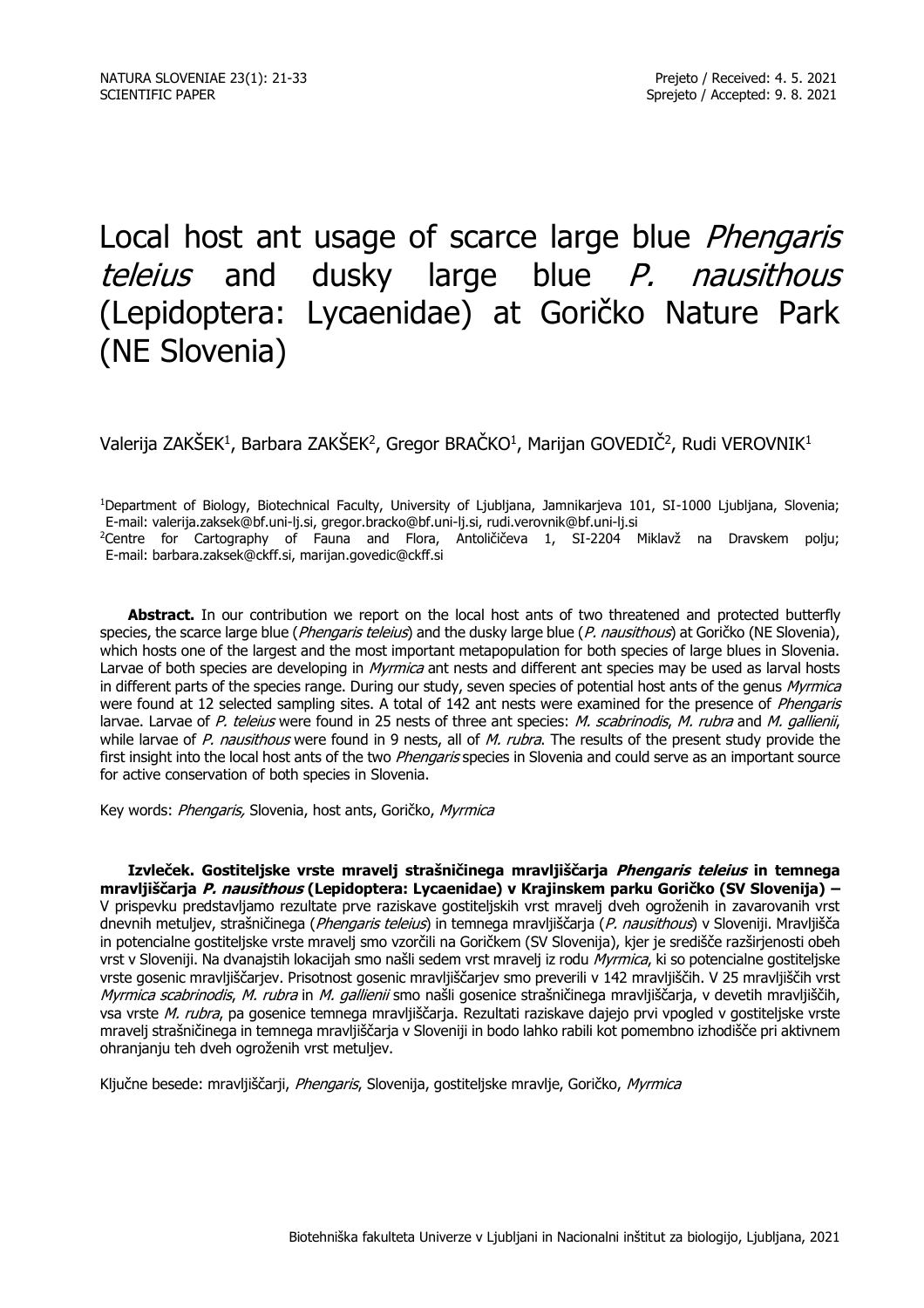# **Introduction**

Butterflies of the genus *Phengaris* Doherty, 1891 (syn. *Maculinea* van Ecke, 1915) are among the most studied insects in Europe, mainly due to their highly specific myrmecophilous life cycle, vulnerability and endangerment (e.g. Settele et al. 2005). All four European *Phengaris* species, i.e. P. arion (Linnaeus, 1758), P. alcon (Denis & Schiffermüller, 1775), P. teleius (Bergsträsser, 1779) and P. nausithous (Bergsträsser, 1779), live in Slovenia (Verovnik et al. 2012). The scarce large blue  $(P.$  teleius) and the dusky large blue  $(P.$  nausithous) occur sympatricaly in northeastern Slovenia, where they often live syntopically. The range of the P. nausithous in Slovenia is limited to the northeastern part of the country, while the range of the P. teleius also extends to the western parts. Both species live on extensively used humid meadows that are among the most threatened habitats, mainly due to agricultural intensification, fragmentation and abandonment of traditional management (e.g. van Swaay et al. 2012). As such, they have become flagship species for nature conservation and both are protected by the Habitats' Directive (Annex II, IV) as a key instrument for biodiversity conservation in Europe (OJ EC 1992).

Although both species use the same host plant, the great burnet (Sanguisorba officinalis L.), and share some general characteristics of their habitat, there are differences in their ecology, including lifecycle, microhabitat preferences and use of host ants (e.g. Nowicki et al. 2005). The females lay their eggs only on the S. officinalis and the early instar of larvae feed on host plant's flowers and seeds. When the larvae reach the fourth instar, they leave the host plant. On the ground, they have to be adopted by ants of the genus *Myrmica* Latreille, 1804, which take the larvae into the ant nest. There they predate on ant brood and/or mimic ant larvae and are fed by ant workers (Elmes et al. 1992). They overwinter (one or two winters) in ant nests and pupate in late spring (Thomas et al. 1998).

Pioneering work on the adoption by Myrmica ants had suggested that each *Phengaris* species parasitizes a specific Myrmica species (Thomas et al. 1989). Later, it was shown that larvae can be adopted by different Myrmica species (the so-called primary and secondary host: Elmes et al. 1998) and host species and colony size have an important impact on larval survival (Witek et al. 2010). However, several recent studies raise doubts on a high host ant specialization of Phengaris species across Europe (e. g. Pech et al. 2007, Tartally et al. 2019). The most recent and comprehensive survey across Europe (Tartally et al. 2019) showed that each Phengaris species is predominantly specialised to a single, basically the most abundant *Myrmica* species found on *Phengaris* site. However, there is a geographic mosaic as a difference; populations of the same *Phengaris* species, sometimes in close proximity, often use different host ant species.

Most data on the host specificity of *Phengaris* were obtained in Central and Eastern Europe, especially in Poland, Hungary and Romania (e.g. Stankiewicz et al. 2005, Tartally & Varga 2008, Witek et al. 2008, Pech & Sedlachek 2016). The term host specificity usually refers to the ability of *Phengaris* butterflies to develop within the nests of particular host ant species. To quantify specificity, ideally the number of Phengaris larvae adopted by each Myrmica ant species, should be known, as well as the number that survive in ant nests and develop into adults (Thomas et al. 2005). Although the level of specialisation and the character of the *Phengaris–Myrmica* host system is now better understood, local data on hosts are still needed, and are useful for site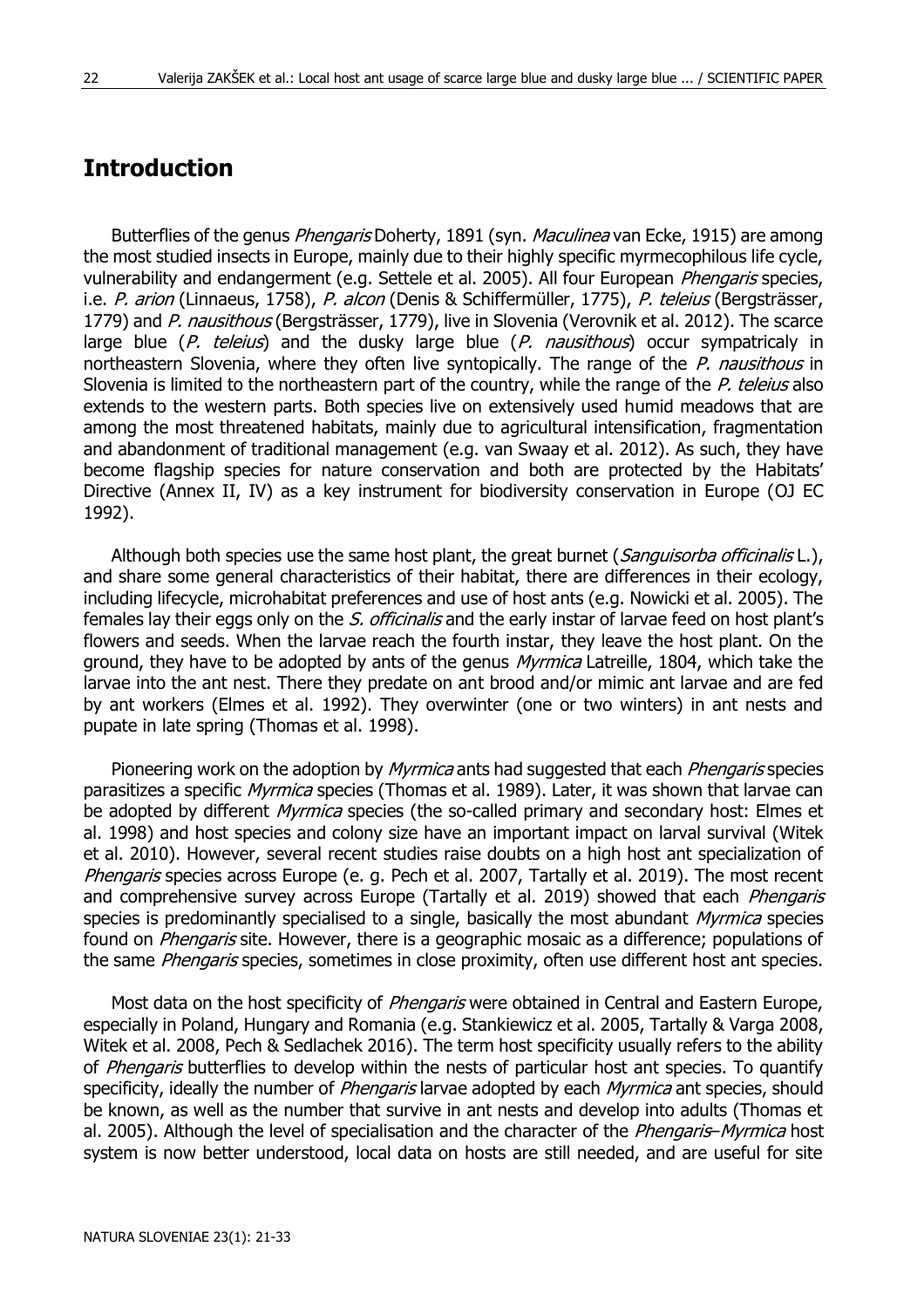management and species conservation at the local scale. Knowledge of host ant specificity is essential for the conservation of these two butterfly species.

Although the host ant specificity of *Phengaris* species (especially for *P. teleius* and P. nausithous) is relatively well known in Europe, there are no published data on this topic for Slovenia. Only a basic survey of *Myrmica* ants in the habitat of P. teleius and P. nausithous was conducted in the central area of Slovenske Gorice in 2003 and 2004 (Zakšek 2004). The study revealed that *M. scabrinodis* and *M. rubra* are the commonest species in the vicinity of S. officinalis, although none of the ant nests were opened and examined for the presence of Phengaris larvae. To fill this gap, we studied host ant specificity of P, teleius and P, nausithous in the Goričko region and the pattern of their local variability. Our results are of high importance for establishing site-specific management of the habitat of the two threatened butterfly species in the region.

# **Materials and methods**

#### **Study area and study sites**

Goričko is a predominantly rural hilly countryside in NE Slovenia and most of it is included at Goričko Nature Park and the Goričko Natura 2000 site (SI3000221) designated to maintain a favourable conservation status of P. teleius and P. nausithous and other selected species and habitat types (Ur. l. RS 2004). Humid meadows in the valleys are home to the largest populations of P. teleius and P. nausithous in Slovenia (Zakšek et al. 2005). Twelve sampling sites were selected in the eastern part of Goričko NP (Fig. 1), where the population density of both species is the highest (Zakšek et al. 2012). All sampling sites hosted P. teleius, while P. nausithous was present at ten of the selected sites (see Tab. 1 for details).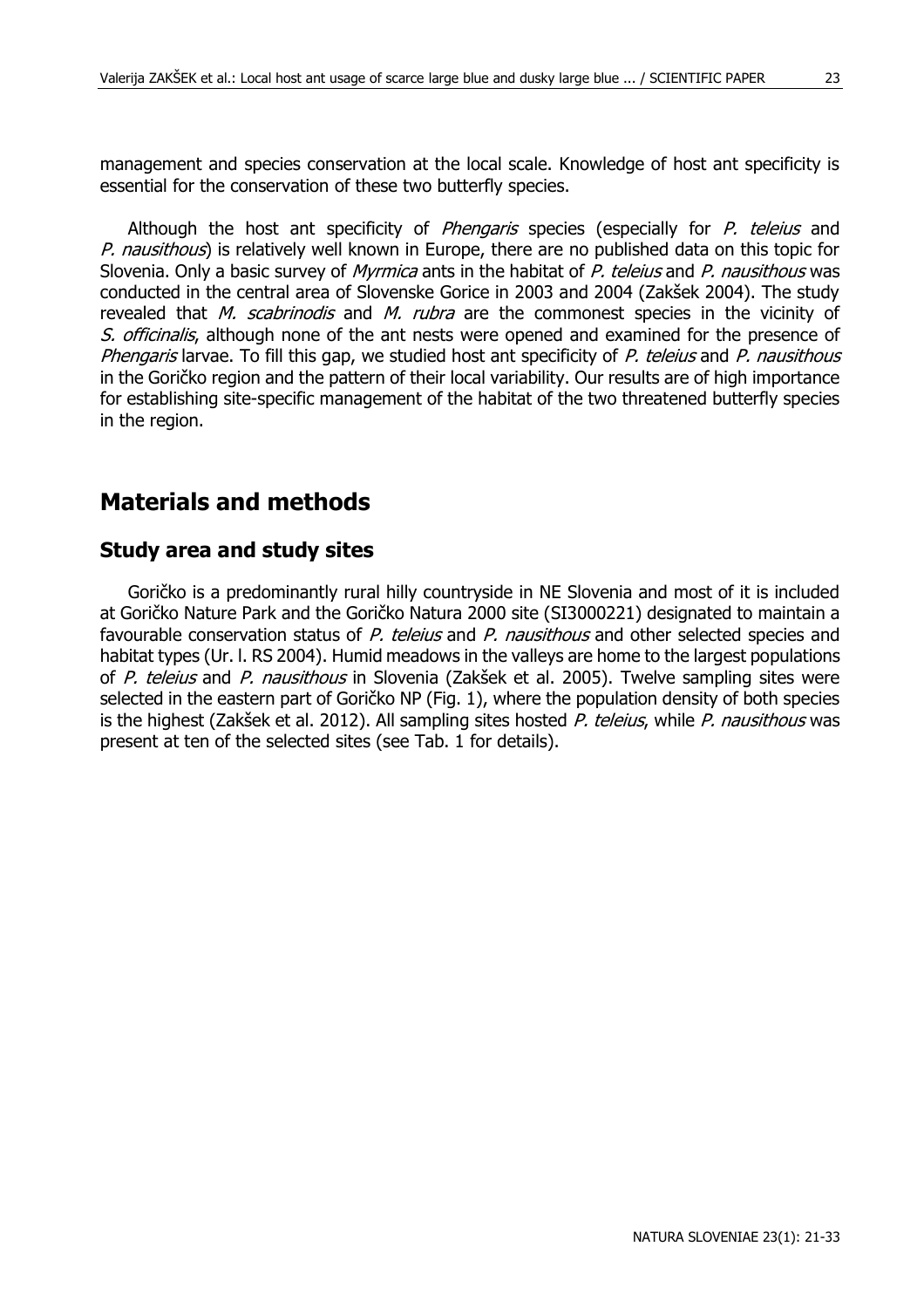**Table 1.** Detailed information on study sites in the Goričko region, NE Slovenia, together with occurrence data of Phengaris teleius and/or P. nausithous prior to the sampling in 2011.

**Tabela 1.** Podrobnejše informacije vzorčnih lokacijah na Goričkem skupaj s podatki o prisotnosti strašničinega (Phengaris teleius) in/ali temnega mravljiščarja (P. nausithous), zabeleženih pred vzorčenjem v letu 2011.

| <b>Study</b><br>site |                                                                                           | <b>Coordinates (WGS84)</b> | <b>Presence of</b><br><b>Phengaris</b> |                              |
|----------------------|-------------------------------------------------------------------------------------------|----------------------------|----------------------------------------|------------------------------|
| code                 | Locality                                                                                  | Lat $(°N)$                 | Long $(°E)$                            | species                      |
| NER1                 | Ženavlje, meadow at Koritiški potok, 600 m<br>NW from hamlet Vreja                        | 46.844218                  | 16.180123                              | P. teleius.<br>P. nausithous |
| NER <sub>2</sub>     | Neradnovci, meadow 460 m NE from village<br>Ženavlje, on the left bank of Koritiški potok | 46.838818                  | 16.185550                              | P. teleius,<br>P. nausithous |
| ČEP                  | Cepinci, meadow 440 m SW from hamlet<br>Smodin Breg                                       | 46.840992                  | 16.215897                              | P. teleius,<br>P. nausithous |
| <b>STAN</b>          | Gornji Petrovci, meadow 320 m SE from<br>hamlet Džešarni                                  | 46.804415                  | 16.205508                              | P. teleius,<br>P. nausithous |
| <b>KUŠ</b>           | Kuštanovci, meadow at Kmetov potok 200<br>m NE from homestead Dirdin                      | 46.779013                  | 16.190457                              | P. teleius,<br>P. nausithous |
| <b>DOL</b>           | Dolenci, meadow 550 NE from hamlet<br>Šoštarne Grabe                                      | 46.852637                  | 16.271801                              | P. teleius,<br>P. nausithous |
| ŠAL                  | Šalovci, meadow at Krplivniški potok SE<br>from hamlet Vrvji Breg                         | 46.804811                  | 16.280853                              | P. teleius                   |
| IVAN1                | Ivanjševci, meadows between hamlets<br>Kotov Kraj in Balaškin Kraj                        | 46.766287                  | 16.292941                              | P. teleius,<br>P. nausithous |
| IVAN <sub>2</sub>    | Ivanjševci, meadow 400 m NE from hamlet<br>Kotov Krai                                     | 46.763510                  | 16.296618                              | P. teleius,<br>P. nausithous |
| MOT <sub>1</sub>     | Motvarjevci, meadow NE from house<br>Motvarjevci 73                                       | 46.706049                  | 16.351857                              | P. teleius,<br>P. nausithous |
| MOT <sub>2</sub>     | Motvarjevci, left bank of the stream Kobilje<br>affluent at Motvarjevci                   | 46.704889                  | 16.353332                              | P. teleius,<br>P. nausithous |
| <b>KOB</b>           | Kobilje, meadow 640 m SW from gravel pit<br>at the western part of Kobilje village        | 46.689622                  | 16.375921                              | P. teleius                   |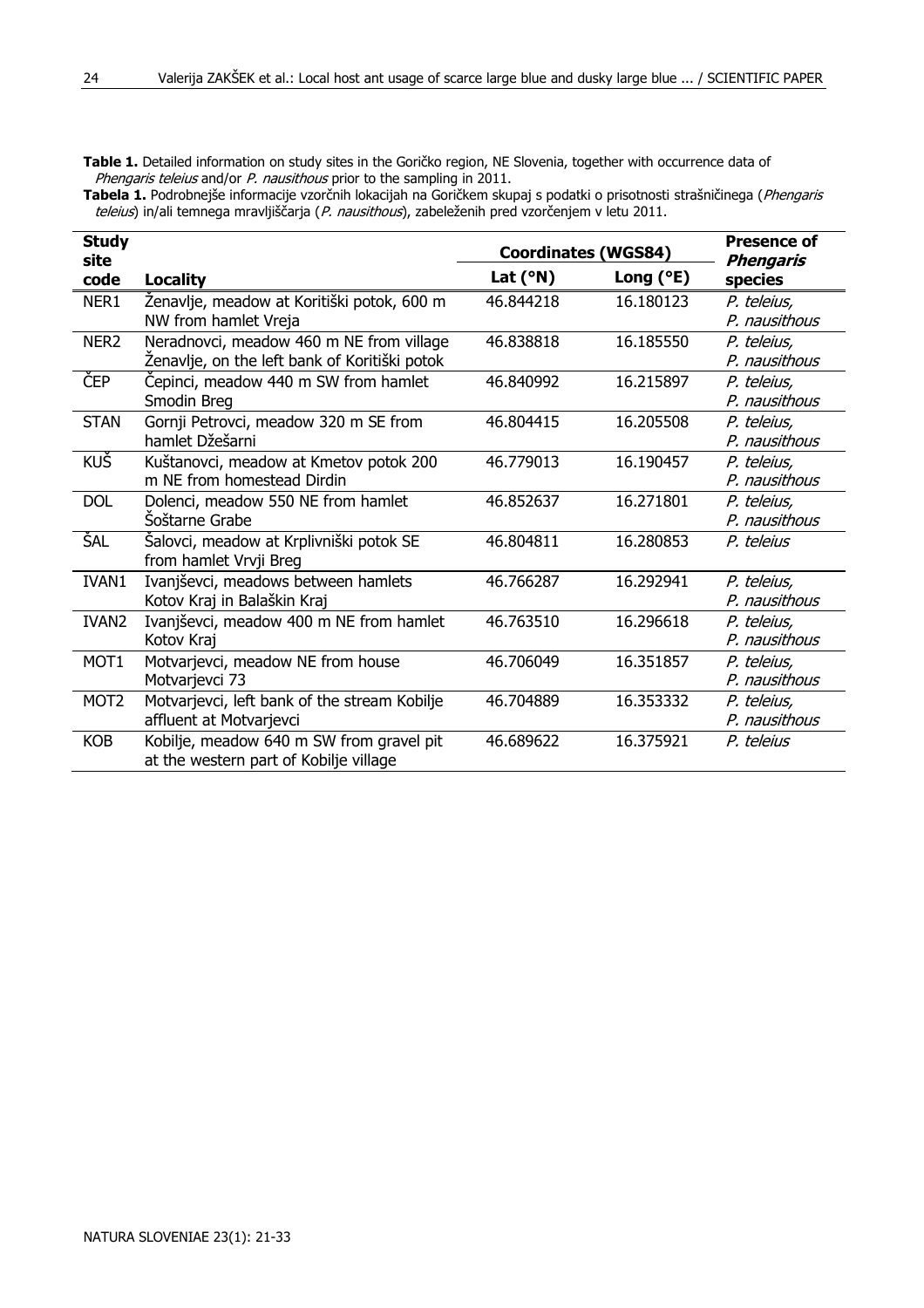

- **Figure 1.** Map of Goričko Nature Park (dark line represents its southern border) showing the position of the sampling sites of our study in 2011 and 2012. The proportion of Myrmica species ant nests at each sampling site is shown with pie charts. The size of the circle corresponds to the number of examined Myrmica ant nests (see Tab. 3 for details). The small circles »localities« represents accurate location of sampling site, as the position of pie charts is moved to avoid their overlap.
- **Slika 1.** Zemljevid Krajinskega parka Goričko (temna linija ponazarja njegovo južno mejo) z lokacijami vzorčnih mest v tej raziskavi v letih 2011 in 2012. Delež mravljišč mravelj iz rodu Myrmica na vsakem vzorčnem mestu je prikazan s tortnim grafikonom. Velikost kroga je sorazmerna številu pregledanih mravljišč mravelj iz rodu Myrmica. Majhne točke lokalitet prikazujejo natančne lokacije vzorčnih lokacij (v primerih prekrivanja so prikazi deležev mravljišč nekoliko premaknieni).

#### **Field work**

Field sampling was carried out in 2011 and 2012, from mid-May to mid-June when *Phengaris* larvae were at the pre-pupal stage. At selected sites, we searched for *Myrmica* ant nests within one-metre radius of S. officinalis, which is likely within a foraging distance of Myrmica ants (Elmes et al. 1998). All *Myrmica* ant nests found were marked and carefully excavated. The nest material was placed on a white sheet, where the nests were opened to check for the presence of Phengaris larvae. After excavation, the nest material and vegetation were restored to their original condition as much as possible. Five to ten ant workers were collected from each nest and preserved in 70% ethanol for later identification. In addition, a random sample of foraging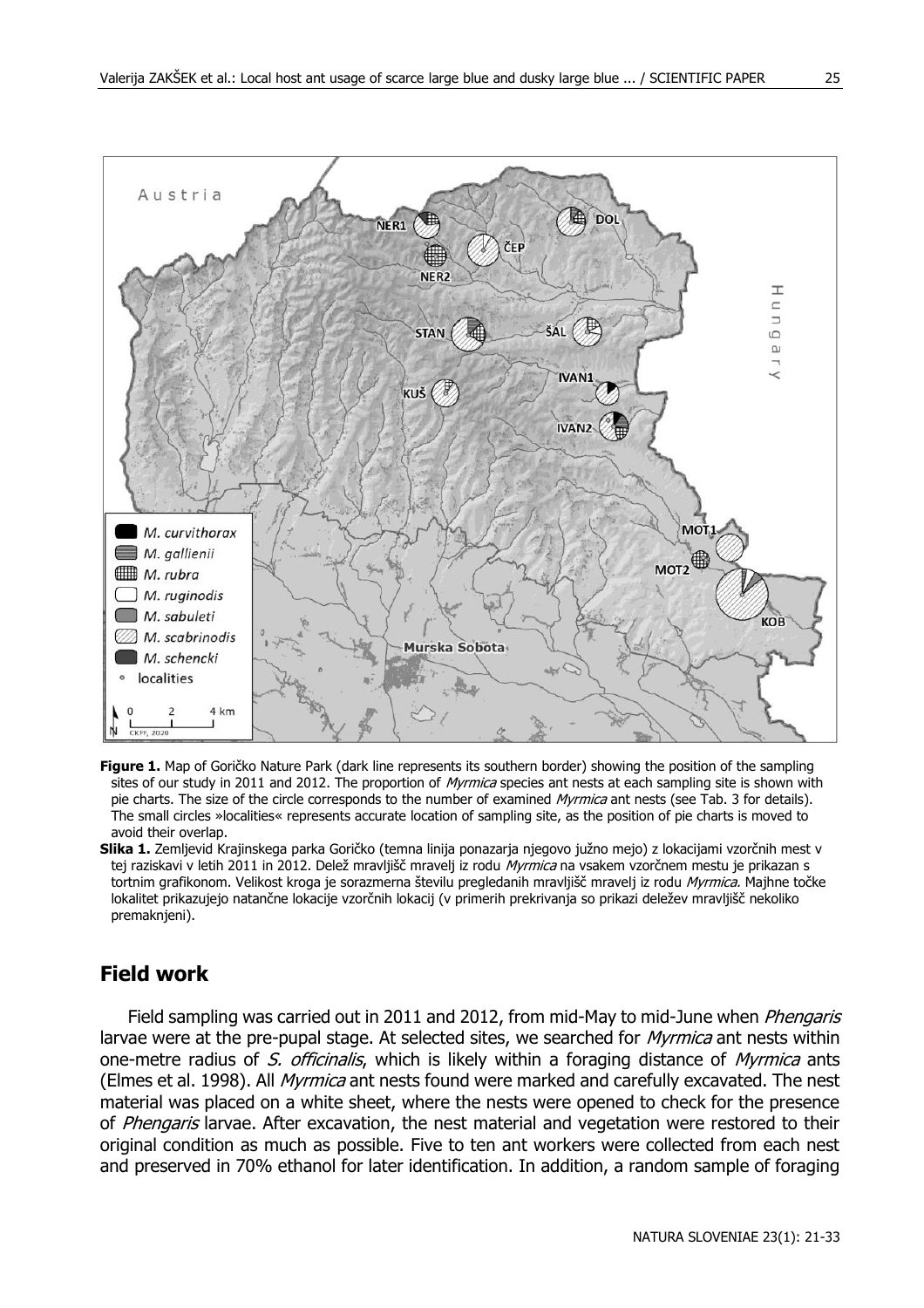Myrmica ant species was collected on sampling sites when searching for ant nests using the hand collection method. *Myrmica* species were identified according to Seifert (2018) and Radchenko & Elmes (2010). *Phengaris* larvae were identified at the site using a  $20 \times$  magnifier lens and determination key by Śliwińska et al. (2006) and afterward returned to the nests.

### **Results**

#### **Ant species on the study sites**

A total of 142 *Myrmica* nests were surveyed revealing presence of seven species at twelve sites hosting P. teleius and/or P. nausithous in the eastern Goričko NP: M. curvithorax Bondroit. 1920, M. gallienii Bondroit, 1920, M. rubra (Linnaeus, 1758), M. ruginodis Nylander, 1846, M. sabuleti, Meinert, 1861, M. scabrinodis Nylander, 1846 and M. schencki Viereck, 1903 (Tab. 2). The total number of *Myrmica* nests found on each locality varied from 4 at MOT 2 to 35 at KOB (Tab. 3). *Myrmica scabrinodis* was the commonest species of the genus found on ten sites with 105 recorded nests. It was followed by M. rubra, found on eight sites (22 nests), and M. gallienii, found on four sites (6 nests) (Tab 3). On all sites where it occurred, M. scabrinodis had the highest proportion of the total nests found (Fig. 1).

**Table 2.** All Myrmica ant species recorded on selected sampling sites at Goričko Nature Park during this study in years 2011 and 2012. For codes of sampling sites see Tab. 1. In species marked with asterisk only individual ant workers were recorded on the study site (no nests were found and excavated).

vzorčenjem najdene samo posamezne delavke na vzorčnem mestu. **Sampling site Myrmica species found** NER1 M. rubra, M. scabrinodis, M. schencki NER<sub>2</sub> M. rubra ČEP M. ruginodis, M. scabrinodis STAN M. gallienii, M. rubra, M. scabrinodis

**Tabela 2.** Vse vrste mravelj iz rodu Myrmica najdene na izbranih vzorčnih mestih v Krajinskem parku Goričko tekom te raziskave v letih 2011 in 2012. Oznake vzorčnih mest so enake kot v Tab. 1. Pri vrstah označenih z zvezdico so bile med

| ČEP              | M. ruginodis, M. scabrinodis                                                       |
|------------------|------------------------------------------------------------------------------------|
| <b>STAN</b>      | M. gallienii, M. rubra, M. scabrinodis                                             |
| KUŠ              | M. rubra, M. scabrinodis                                                           |
| <b>DOL</b>       | M. gallienii, M. rubra, M. scabrinodis                                             |
| ŠAL              | M. rubra, M. ruginodis, M. scabrinodis                                             |
| <b>IVAN1</b>     | M. curvithorax, M. scabrinodis, M. schencki*                                       |
| <b>IVAN2</b>     | M. curvithorax, M. gallienii, M. rubra, M. sabuleti*, M. scabrinodis, M. schencki* |
| MOT <sub>1</sub> | M. sabuleti*, M. scabrinodis                                                       |
| MOT <sub>2</sub> | M. rubra                                                                           |
| <b>KOB</b>       | M. gallienii, M. rubra*, M. ruginodis, M. sabuleti, M. scabrinodis                 |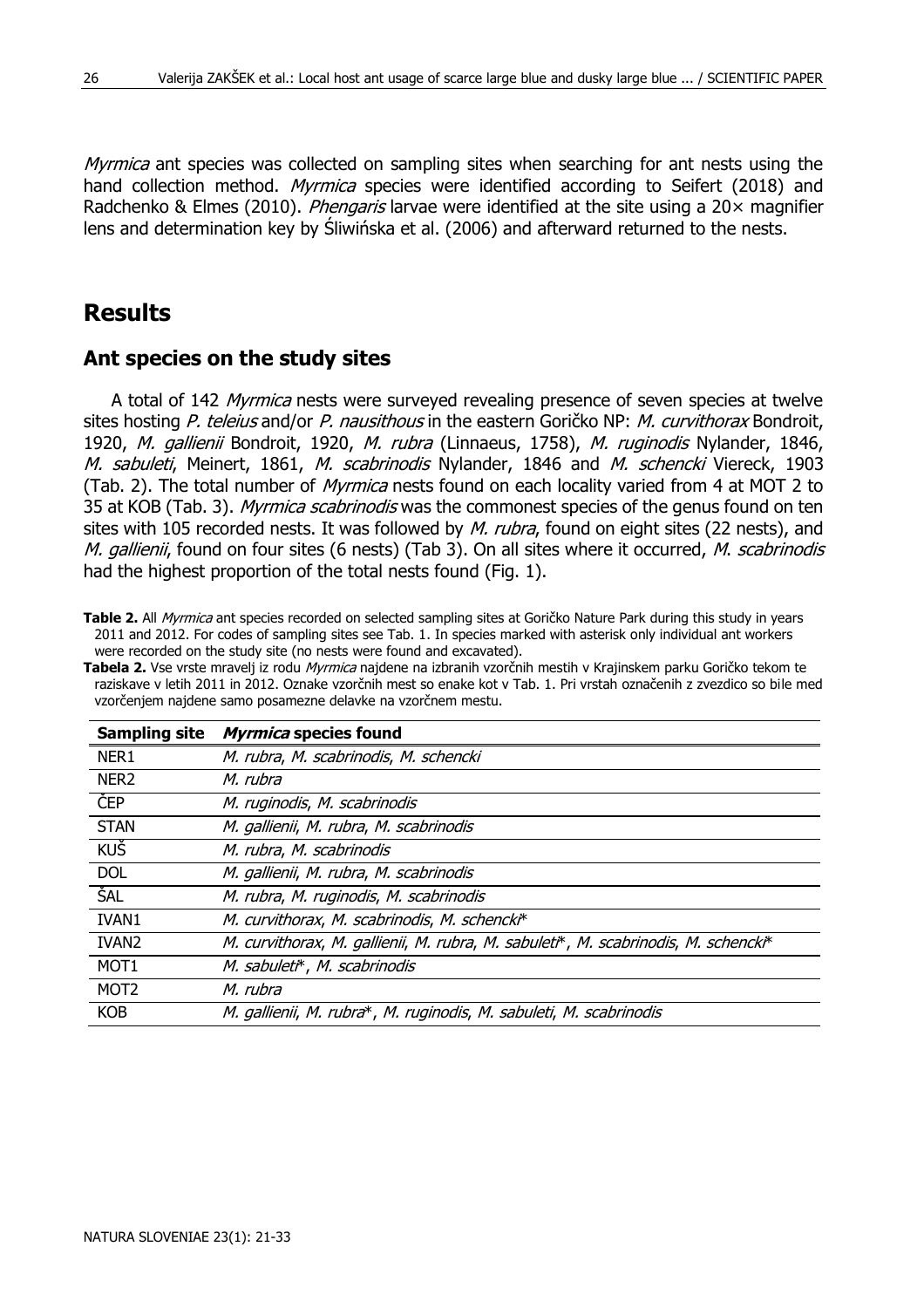**Table 3.** Number of *Myrmica* ant nests and number of *Phengaris teleius* and P, nausithous larvae found in nests at each sampling site in Goričko Nature Park during our study in 2011 and 2012. For codes of sampling sites see Tab. 1. **Tabela 3.** Število mravljišč rodu Myrmica in število najdenih gosenic strašničinega (Phengaris teleius) in/ali temnega mravljiščarja (P. nausithous) na posameznih vzorčnih mestih v Krajinskem parku Goričko tekom te raziskave v letih 2011 in 2012. Oznake vzorčnih mest so enake kot v Tab. 1.

| <b>Sampling</b><br>site | Myrmica species | No. of<br>nests | No. of<br>nests with | No. of P.<br>teleius | No. of nests<br>with $P$ . | No. of P.<br>nausithous |
|-------------------------|-----------------|-----------------|----------------------|----------------------|----------------------------|-------------------------|
|                         |                 |                 | P. teleius           | larvae               | nausithous                 | larvae                  |
| NER <sub>1</sub>        | M. scabrinodis  | 6               | 1                    | 1                    | 0                          | 0                       |
|                         | M. rubra        | 2               | ŋ                    | 0                    | 0                          | n                       |
|                         | M. schencki     | 1               | ŋ                    | 0                    | 0                          | ŋ                       |
| NER <sub>2</sub>        | M. rubra        | 6               | 3                    | 6                    | 5                          | 57                      |
| ČEP                     | M. scabrinodis  | 12              | $\overline{2}$       | $\overline{2}$       | $\mathbf{0}$               | $\mathbf{0}$            |
|                         | M. ruginodis    | 1               | $\mathbf 0$          | $\mathbf{0}$         | 0                          | 0                       |
| <b>STAN</b>             | M. scabrinodis  | 10              | 3                    | 10                   | $\Omega$                   | 0                       |
|                         | M. rubra        | 3               |                      | $\overline{2}$       | 0                          | 0                       |
|                         | M. gallienii    | 2               | 0                    | 0                    | 0                          | 0                       |
| KUŠ                     | M. scabrinodis  | 9               | $\overline{2}$       | $\overline{2}$       | $\mathbf{0}$               | 0                       |
|                         | M. rubra        | 1               | 1                    | 1                    | 0                          | 0                       |
| <b>DOL</b>              | M. scabrinodis  | 8               | $\overline{2}$       | 3                    | $\Omega$                   | 0                       |
|                         | M. rubra        | 2               | 2                    | 4                    | $\overline{2}$             | 4                       |
|                         | M. gallienii    | 1               | 1                    | 1                    | 0                          | 0                       |
| ŠAL <sub>1</sub>        | M. scabrinodis  | 8               | $\mathbf{0}$         | $\mathbf{0}$         | $\mathbf{0}$               | $\mathbf{0}$            |
|                         | M. rubra        | 2               | 0                    | 0                    | 0                          | 0                       |
|                         | M. ruginodis    | 1               | 0                    | 0                    | 0                          | 0                       |
| IVAN 1                  | M. scabrinodis  | 6               | $\mathbf{1}$         | $\overline{2}$       | $\mathbf{0}$               | $\mathbf{0}$            |
|                         | M. curvithorax  | 1               | $\mathbf{0}$         | $\mathbf{0}$         | $\mathbf{0}$               | $\mathbf{0}$            |
| <b>IVAN 2</b>           | M. scabrinodis  | 6               | $\Omega$             | $\mathbf{0}$         | 0                          | 0                       |
|                         | M. rubra        | 2               |                      | 0                    | 0                          | 0                       |
|                         | M. gallienii    | 2               |                      | 0                    | 0                          | 0                       |
|                         | M. curvithorax  | 1               | 0                    | 0                    | 0                          | 0                       |
| MOT <sub>1</sub>        | M. scabrinodis  | 10              | $\overline{4}$       | 10                   | $\mathbf{0}$               | 0                       |
| MOT <sub>2</sub>        | M. rubra        | 4               | $\mathbf{1}$         | 11                   | $\overline{2}$             | 26                      |
| <b>KOB</b>              | M. scabrinodis  | 30              | 1                    | 1                    | 0                          | 0                       |
|                         | M. gallienii    | 1               |                      | 0                    | 0                          | 0                       |
|                         | M. ruginodis    | 2               |                      | 0                    | 0                          | 0                       |
|                         | M. sabuleti     | 2               | 0                    | 0                    | 0                          | 0                       |
| <b>Total</b>            |                 | 142             | 25                   | 56                   | 9                          | 87                      |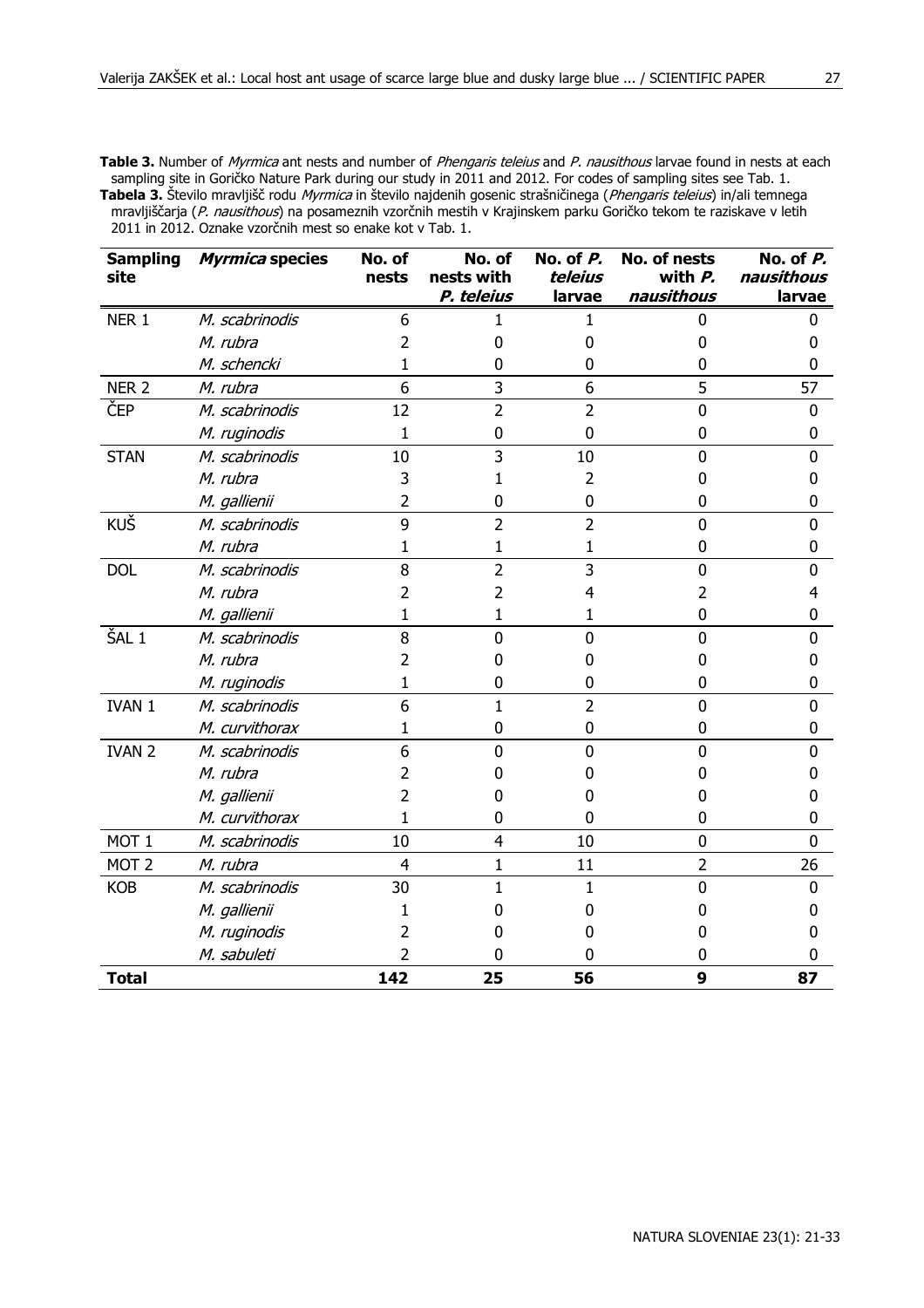#### **Host ants**

P. teleius larvae were found in 25 Myrmica ant nests and P. nausithous in 9 nests (Tab. 3). Altogether, 56 larvae of P. teleius and 87 larvae of P. nausithous were found (Tab. 3). P. nausithous larvae were found exclusively in M. rubra nests, while P. teleius larvae were recorded in ant nests of three *Myrmica* species: *M. scabrinodis, M. rubra* and *M. gallienii*. The highest proportion of all infested nests with P. teleius was in M. scabrinodis (64%), while the proportion of infestation with P. teleius per investigated ant nest and species was the highest in M. rubra. A different species of host ants were found on three locations. The co-occurrence of both butterfly species larvae in the same ant nest was observed in six ant nests, in all cases M. rubra was a host species.

In general, P. teleius was recorded in a larger number of ant nests compared to P. nausithous, while P. nausithous larvae were found in a larger number per ant nest. The median value of P. teleius larvae found per ant nest is 1, while the median value of P. nausithous larvae number found per ant nest is 3. In three *M. rubra* nests, larger numbers of larvae (more than 20) per nest were found. The largest number of larvae in a single nest was counted in M. rubra nest in the locality MOT2 - a total of 35 larvae, 11 larvae of P. teleius and 24 larvae of P. nausithous. In the locality NER2, 26 and 22 larvae of P. nausithous were found, respectively, accompanied by a single P. teleius larva in each nest. Altogether, more than half of all larvae of both species were found in the three *M. rubra* nests mentioned above.

# **Discussion**

During our study, a total of seven species of *Myrmica* ants were recorded in meadows with P. teleius and/or P. nausithous at Goričko Nature Park, which is half of all Myrmica ant species known for Slovenia (Bračko 2007).

The fact that 19.7% of all *Myrmica* nests examined contained *Phengaris* larvae and most of these contained only a few larvae, follows the pattern of ant nests infestation on *Phengaris* sites across Europe (e.g. Witek et al. 2010). As ant nests vary greatly in their susceptibility to larval parasitism, typical *Phengaris* sites include many uninfested nests, several with moderate infestation, and a few with high infestation (Tartally et al. 2008). According to our results, we can consider *M. rubra* as the primary and most important ant host of P. nausithous at Goričko. A high specificity in relationship of P. nausithous with M. rubra has also been reported across Europe (Witek et al. 2008, 2010), including western Hungary, which is closest to our Goričko study region (Tartally & Varga 2005, Tartally et al. 2019). For P. teleius, M. rubra and M. scabrinodis can be considered as primary hosts at Goričko. P. teleius has the most diverse hosts among European *Phengaris* species and often uses the locally most abundant Myrmica species (e.g. Tartally & Varga 2008, Witek et al. 2010, Tartally et al. 2019). This is in line with our observations, as the two primary host *Myrmica* species were also the most abundant in our study area, and with observations at the Őrség National Park in Hungary (Tartally & Varga 2008). Among the other five Myrmica species recorded, we found only one larva of P. teleius in an ant nest of M. gallienii. Larvae of P. teleius were found in nests of M. gallienii also in Poland (Stankiewicz & Sielezniew 2002).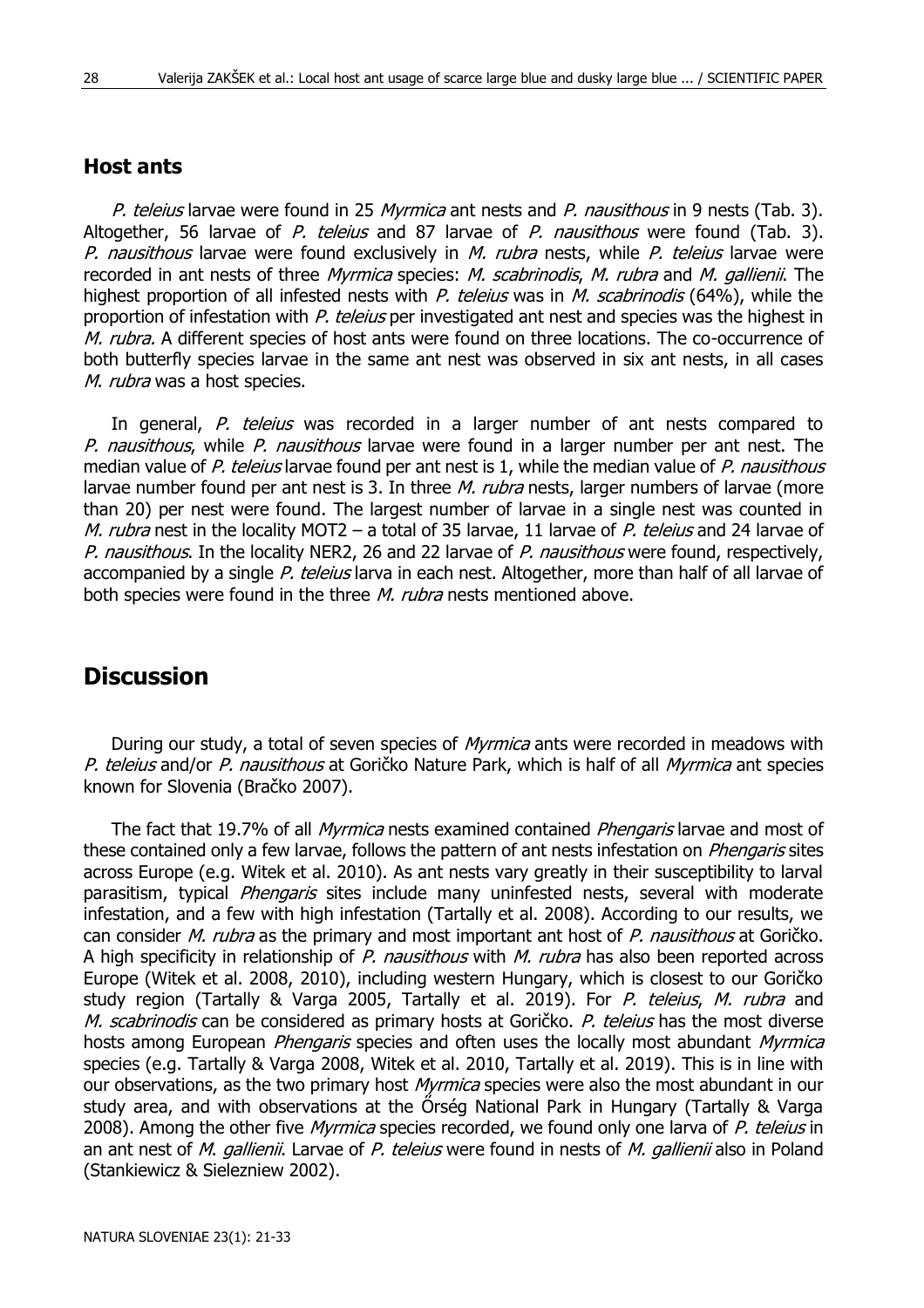Although the number of *M. scabrinodis* nests discovered was much higher than that of M. rubra (105 vs. 22), the percentage of nests parasitized by *Phengaris* was higher in M. rubra (41% vs. 24%), as was the total number of larvae detected (111 in  $M$ . *rubra* vs. 31 in M. scabrinodis). Three nests of M. rubra contained more than 20 Phengaris larvae. Moreover, co-occurrence of both *Phengaris* species larvae was detected exclusively in *M. rubra* nests. We found six cases of co-occurrence out of total 8 or 9 nests found infected by P. teleius or P. nausithous, respectively. The large number of larvae and co-occurrence of the two Phengaris species in *M. rubra* nests was previously reported by Tartally & Varga from western Hungary (2005). In their study, they found a *M. rubra* colony with 36 larvae of both *Phengaris* species, which is comparable to our colony from MOT2 (35 larvae). Since  $M$ . rubra forms the most populous colonies of all Central European Myrmica species (Seifert 2018), the highest numbers of parasitizing larvae in their colonies is not surprising. Such large colonies have a higher carrying capacity to host and survive a large number of *Phengaris* larvae. Although *M. scabrinodis* nests were parasitized in lower percentage and contained lower total number of larvae, this species still represents an important host for *Phengaris* larvae at Goričko, mostly as it is the most frequent ant species in *Phengaris* sites. It is particularly important host for P. teleius, which as mentioned above, often uses locally most abundant Myrmica species.

#### **Conservation implications**

The nest of *Myrmica rubra* hosting the largest number of *Phengaris* larvae was found at Motvarjevci (MOT2), along an abandoned road verge. This finding indicates and confirms the importance of road verges and grassland margins as larval habitat for P. teleius and, in particular, for P. nausithous (e.g. Wynhoff et al. 2011). Myrmica rubra, as the main host ant of P. nausithous, is known to be less thermophilic than M. scabrinodis, preferring sheltered and more overgrown habitat for its nests (Wynhoff et al. 2011). According to Seifert (2018), *M. rubra* gains optimum in mesophilic to moist conditions, and is absent only from most xerothermic and sparsely-vegetated habitats. It is often the only ant in very high-grassy lowland meadows and tall herb communities. Therefore, it is important to maintain parts of more dense vegetation with the larval host plant along meadow margins, which could be beneficial for M. rubra and both target butterfly species (see also Tartally & Varga 2005). Myrmica scabrinodis is a hygrophilous to moderately thermophilic species and reaches highest densities in meadows or ecotones with moderate height of grasses (Seifert 2018). Each host ant species has its own niche and, according to current knowledge, the two Myrmica species require different mowing regimes (Wynhoff et al. 2011), which should be taken into consideration in practical management, especially on smaller, isolated sites where both ant species occur together. Myrmica scabrinodis seems to benefit from mowing in early June, while *M. rubra* benefits from mowing in late autumn which should be combined with some annually unmown parts/verges that are alternated among years to prevent overgrowing especially by invasive plants (Wynhoff et al. 2011). The general recommendation for habitat management should thus consider mosaic mowing offering many different microhabitat opportunities. However, at least in the last decade, the habitat and populations of both species in NE Slovenia have been declining (Zakšek et al. 2020), so moving towards more active conservation of both species is essential for their long term survival. With basic knowledge on their larval ecology in hand, potential restoration of new habitats or focusing on a conservation of the most important parts of the larval habitat of both species will enable a first step to halt their decline. It should be emphasised that there is no active habitat restoration possible without knowledge and monitoring of ant communities (e.g. Wynhoff et al. 2017).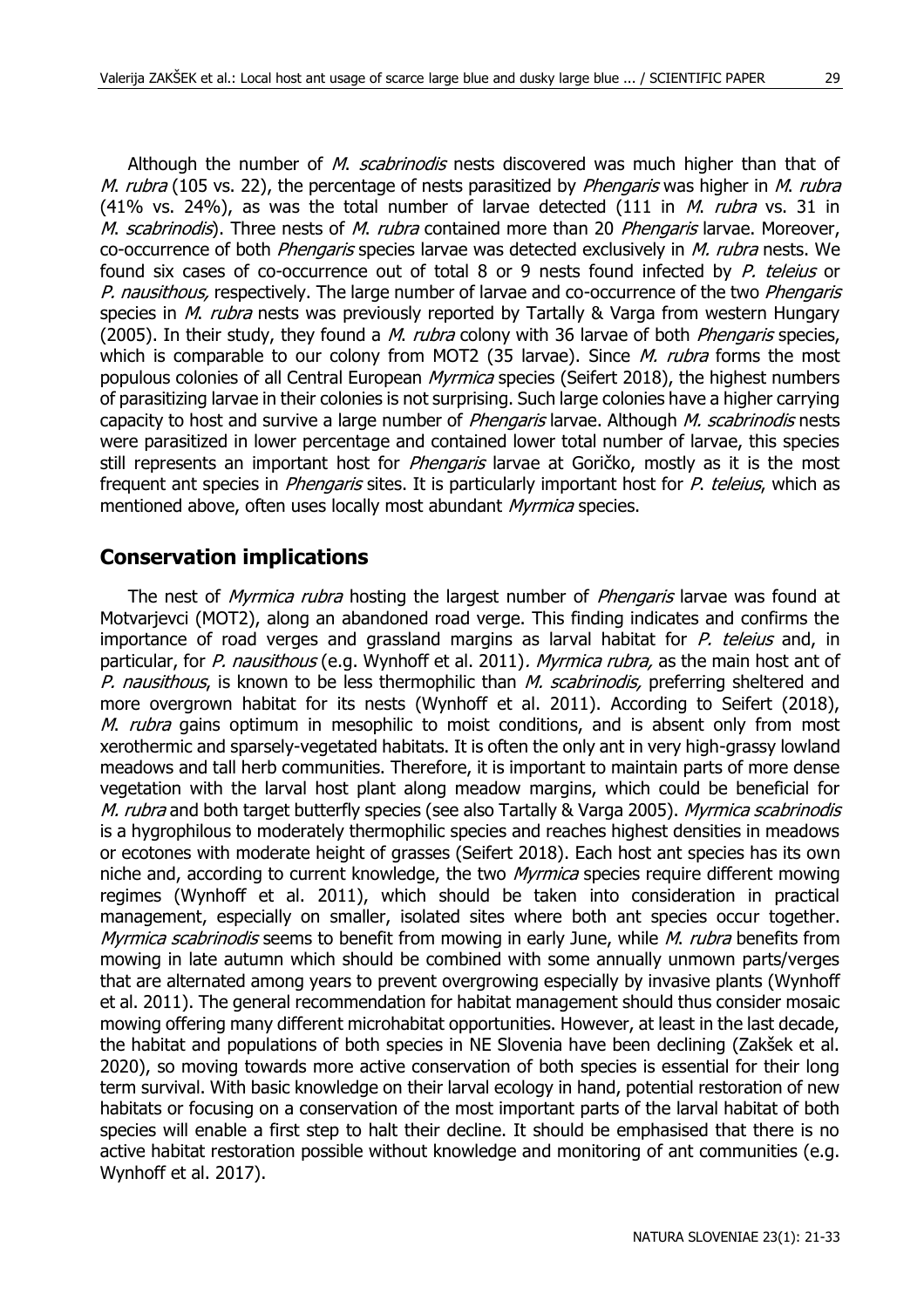# **Povzetek**

Strašničin (Phengaris teleius) in temni mravljiščar (P. nausithous) sta ozko specializirani vrsti dnevnih metuljev. Gosenice obeh vrst se razvijajo v mravljiščih mravelj iz rodu Myrmica, izbira gostiteljskih vrst mravelj pa se lahko geografsko (npr. v različnih delih Evrope) ali lokalno razlikuje. Njun razvoj je vezan na zdravilno strašnico (*Sanguisorba officinalis*), na katero samice odlagajo jajčeca in kjer se razvijajo prvi stadiji gosenic. Po posvojitvi, od četrtega larvalnega stadija naprej, se gosenice obeh vrst razvijajo v mravljiščih mravelj iz rodu *Myrmica*. Tam se prehranjujejo na dva načina: plenijo zarod mravelj ali pa jih hranijo mravlje kot svoj zarod (t.i. kukavičji način prehranjevanja); ali pa uporabljajo kombinacijo obojega. Zaradi specifičnega razvojnega cikla in življenja na mokrotnih travnikih sta vrsti tako v Sloveniji kot drugod v Evropi ogroženi in tudi zavarovani. V letih 2011 in 2012 smo na Goričkem v severovzhodni Sloveniji ugotavljali, katere so gostiteljske vrste mravelj strašničinega in temnega mravljiščarja. To je prva raziskava gostiteljskih vrst mravelj v Sloveniji. Gostiteljske mravlje smo vzorčili na dvanajstih lokacijah na Goričkem, ki je eno največjih in najpomembnejših območij razširjenosti za obe vrsti mravljiščarjev v Sloveniji.

Na območju raziskave smo zabeležili sedem vrst mravelj iz rodu Myrmica, kar je polovica vseh znanih vrst tega rodu v Sloveniji. Prisotnost gosenic mravljiščarjev smo preverjali v 142 mravljiščih mravelj iz rodu Myrmica. Gosenice strašničinega mravljiščarja smo našli v mravljiščih treh različnih vrst mravelj, M. scabrinodis, M. rubra in M. gallienii, medtem ko so bile gosenice temnega mravljiščarja najdene izključno v mravljiščih M. rubra. Skupaj smo gosenice strašničinega mravljiščarja našli v 25 mravljiščih, gosenice temnega pa v devetih mravljiščih. Kljub manjšemu številu mravljišč je bilo skupno število najdenih gosenic temnega mravljiščarja višje, saj so bile gosenice te vrste v mravljiščih številnejše. Razlogov za to je lahko več: M. rubra je znana po svojih velikih kolonijah in kot take lahko gostijo večje število gosenic; temni mravljiščar v nasprotju s strašničinim, ki se hrani izključno plenilsko, uporablja obe strategiji prehranjevanja. Zanimivo je, da je bilo najvišje število najdenih gosenic v enem mravljišču M. rubra kar 35, zastopane pa so bile gosenice tako strašničinega kot temnega mravljiščarja. O tako visokem številu gosenic v enem mravljišču so v literaturi podatki tudi iz sosednje zahodne Madžarske.

Rezultati naše raziskave dajejo prvi vpogled v gostiteljske vrste mravelj za strašničinega in temnega mravljiščarja v Sloveniji. Ugotavljamo, da je temni mravljiščar tudi v Sloveniji glede izbire gostiteljskih mravlje ozko specifičen, medtem ko je za strašničinega mravljiščarja značilna večja plastičnost glede gostiteljskih vrst mravelj. Glede na to, da se ohranitveno stanje obeh vrst v Sloveniji slabša, bodo rezultati lahko pomembna osnova pri aktivnem ohranjanju teh dveh ogroženih vrst mravljiščarjev v Sloveniji.

### **Acknowledgements**

The study was part of the project »Krajina v harmoniji« (Teritorialno sodelovanje, SLO-HU: 2007-2013). We are grateful to Primož Presetnik (CKFF) for his help during field work, to Kristjan Malačič (Goričko NP) for communicating with the land owners and to Ali Šalamun (CKFF) for preparation of the map. Nest disturbance was in accordance with the licence (35603-3/2010-4) issued by the Slovenian Environment Agency of the Ministry of Environment and Spatial Planning of the Republic of Slovenia to CKFF. The study was partially supported by the Slovenian Research Agency (Program P1-0184).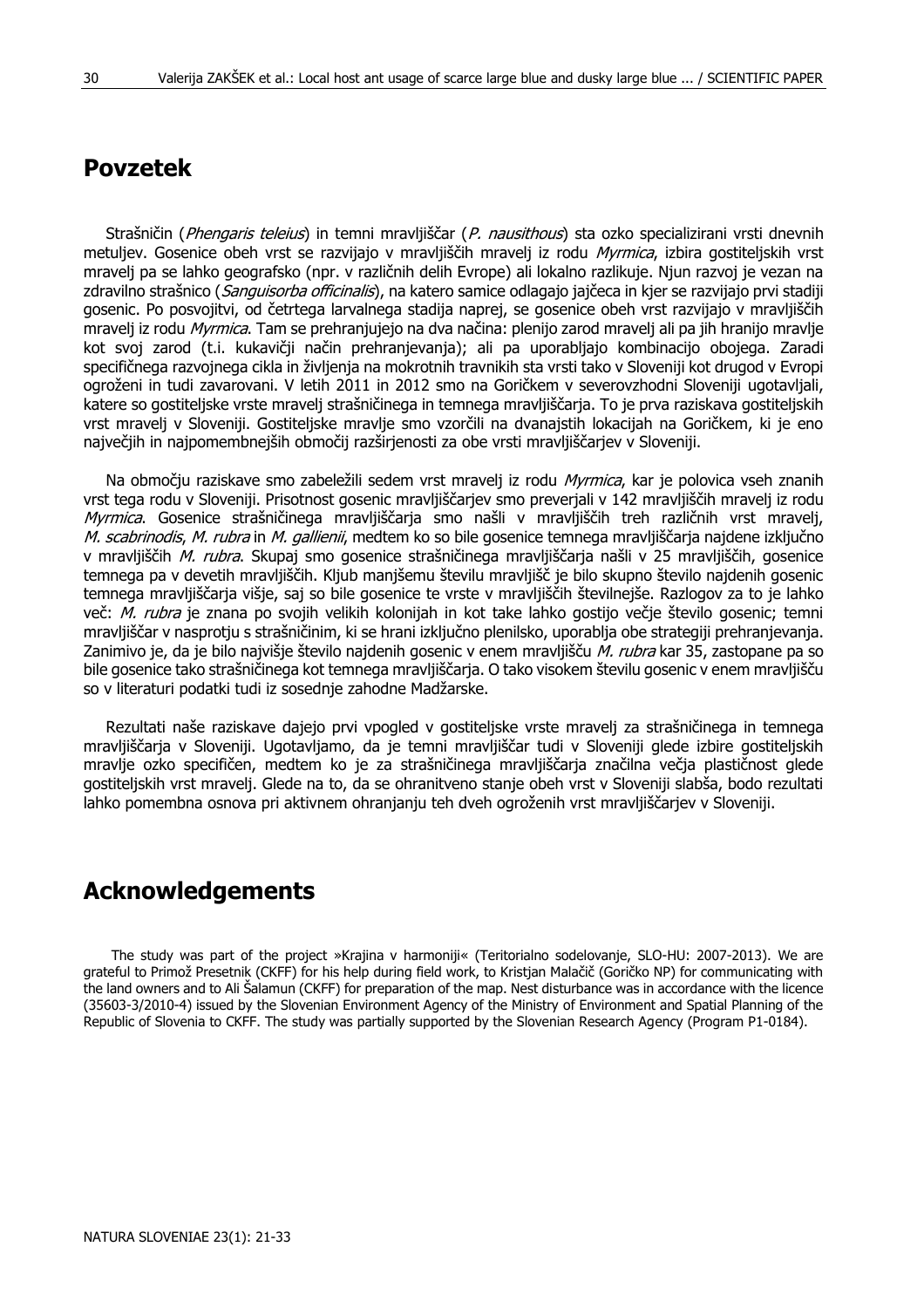# **References**

- Bračko G. (2007): Checklist of the ants of Slovenia (Hymenoptera: Formicidae). Nat. Slov. 9(1): 15-24.
- Elmes G.W., Thomas J.A. (1992): Complexity of species conservation in managed habitats: interaction between *Maculinea* butterflies and their ant hosts. Biodivers. Consery. 1: 155-169.
- Elmes G.W., Thomas J.A., Wardlaw J.C., Hochberg M.E., Clarke R.T., Simcox D.J. (1998): The ecology of Myrmica ants in relation to the conservation of Maculinea butterflies. J. Insect Conserv. 2: 67-78.
- Nowicki P., Witek M., Skorka P., Settele J., Woyciechowski M. (2005): Population ecology of the endangered butterflies Maculinea teleius and M. nausithous and the implications for conservation. Popul. Ecol. 47: 193-202.
- OJ EC (1992): Council Directive 92/43/EEC of 21 May 1992 on the conservation of natural habitats and of wild fauna and flora. Official Journal of the European Communities L 206, 22. 7. 1992: 7-50.
- Pech P., Sedlachek O. (2016): Records of host ant use of Phengaris Doherty, 1891 (Lepidoptera, Lycaenidae) in the Czech Republic. Nota Lepid. 39: 85-91.
- Pech P., Friz Z., Konvicka M. (2007): Species-Specificity of the *Phengaris (Maculinea) Myrmica* Host System: Fact or myth? (Lepidoptera: Lycaenidae; Hymenoptera: Formicidae). Sociobiology 50: 983-1003.
- Radchenko A., Elmes G.W. (2010): Myrmica ants (Hymenoptera, Formicidae) of the Old World. Natura Optima Deux, Warszaw, 789 pp.
- Seifert B. (2018): The ants of Central and North Europe. Lutra Verlags- und Vertriebsgesellschaft, Tauer, 408 pp.
- Settele J., Kühn E., Thomas J. (eds.) (2005): Studies on the ecology and conservation of butterflies in Europe: *Maculinea* butterflies as a model, Vol. 2, Pensoft, Sofia, Bulgaria, 289 pp.
- Stankiewicz A.M., Sielezniew M. (2002): Host specificity of *Maculinea teleius* Bgstr. and *M. nausithous* Bgstr. (Lepidoptera: Lycaenidae): the new insight. Anna. Zool. 52: 403-408.
- Stankiewicz A.M., Sielezniew M., Švitra G. (2005): *Myrmica schencki* (Hymenoptera: Formicidae) rears Maculinea rebeli (Lepidoptera: Lycaenidae) in Lithuania: new evidence for geographical variation of host-ant specificity of an endangered butterfly. Myrmecol. Nachr. 7: 51-54.
- Śliwińska E.B., Nowicki P., Nash D.R., Witek M., Settele J., Woyciechowski M. (2006): Morphology of caterpillars and pupae of European *Maculinea* species (Lepidoptera: Lycaenidae) with an identification table. Entomol. Fenn. 17: 351-358.
- Tartally A., Varga Z. (2005): Myrmica rubra (Hymenoptera: Formicidae): the first data on host-ant specificity of Maculinea nausithous (Lepidoptera: Lycaenidae) in Hungary. Myrmecol. Nachr. 7: 55-59.
- Tartally A., Varga Z. (2008): Host ant use of Maculinea teleius in the Carpathian Basin (Lepidoptera: Lycaenidae). Acta Zool. Acad. Sci. H. 54(3): 257-268.
- Tartally A., Nash D.R., Lengyel S., Varga Z. (2008): Patterns of host ant use by sympatric populations of Maculiea alcon and M. 'rebeli' in the Carpathian Basin. Insect. Soc. 55: 370-381.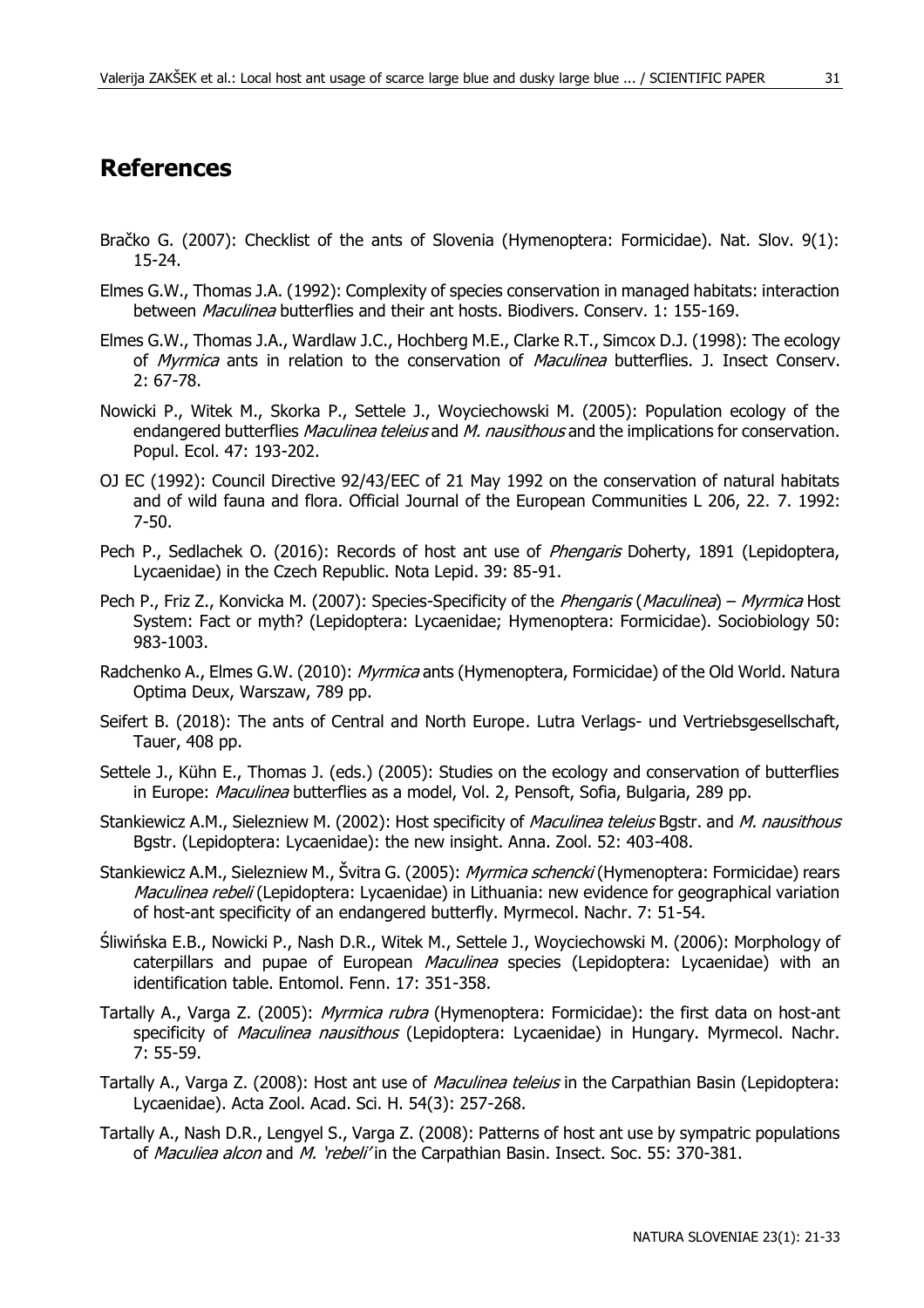- Tartally A., Thomas J.A., Anton C., Balletto E., Barbero F., Bonelli S., Bräu M., Casacci L.P., Csősz S., Czekes Z., Dolek M., Dziekańska I., Elmes G., Fürst M.A., Glinka U., Hochberg M.E., Höttinger H., Hula V., Maes D., Munguira M.L., Musche M., Nielsen P.S., Nowicki P., Oliveira P.S., Peregovits L., Ritter S., Schlick-Steiner B.C., Settele J., Sielezniew M., Simcox D.J., Stankiewicz A.M., Steiner F.M., Švitra G., Ugelvig L.V., van Dyck H., Varga Z., Witek M., Woyciechowski M., Wynhoff I., Nash D.R. (2019): Patterns of host use by brood parasitic Maculinea butterflies across Europe. Phil. Trans. R. Soc. B 374: 20180202.
- Thomas J.A., Elmes, G.W., Wardlaw J.C., Woyciechowski M. (1989): Host specifity among Maculinea butterflies in *Myrmica* ant nests. Oecologia 79: 425-457.
- Thomas J.A., Elmes G.W., Wardlaw J.C. (1998): Polymorphic growth in larvae of the butterfly Maculinea rebeli, a social parasite of Myrmica ant colonies. Proc. R. Soc. Lond. B. 265: 1895-1901.
- Thomas J.A., Elmes, G.W., Schönrogge K., Simcox D.J., Settele J. (2005): Primary hosts, secondary hosts and 'non host': common confusion in the interpretation of host specificity in *Maculinea* butterflies and other social parasites of ants. In: Settele J., Kühn E. (Eds.), Studies on the Ecology and Conservation of Butterflies in Europe, Species Ecology along a European Gradient: Maculinea Butterflies as a Model, Vol. 2. Pensoft, Sofia, Bulgaria, pp. 99-104.
- Ur. l. RS (2004): Uredba o posebnih varstvenih območjih (območjih Natura 2000). Uradni list RS 14(49): 13173-13395.
- Van Swaay C., Collins S., Dušej G., Maes D., Munguira M.L., Rakosy L., Ryrholm N., Šašić M., Settele J., Thomas J.A., Verovnik R., Verstrael T., Warren M., Wiemers M., Wynhoff I. (2012): Dos and don'ts for butterflies of the habitats directive of the European Union. Nature Conservation 1: 73-153.
- Verovnik R., Rebeušek F., Jež M. (2012): Atlas dnevnih metuljev (Lepidoptera: Rhopalocera) Slovenije, Atlas of butterflies (Lepidoptera: Rhopalocera) of Slovenia. Atlas faunae et florae Sloveniae 3. Center za kartografijo favne in flore, Miklavž na Dravskem polju, 456 pp.
- Witek M., Śliwińska E.B., Skórka P., Nowicki P., Wantuch M., Vrabec V., Settele J., Woyciechowski M. (2008): Host ant specificity of large blue butterflies *Phengaris (Maculinea*) (Lepidoptera: Lycaenidae) inghabiting humid grasslands in East-central Europe. Eur. J. Entomol. 105: 871-877.
- Witek M., Nowicki P., Śliwińska E.B., Skórka P., Settele J., Schönrogge K., Woyciechowski M. (2010): Local host ant specifity of *Phengaris (Maculinea) teleius* butterfly, an obligatory social parasite of Myrmica ants. Ecol. Entomol. 35: 557-564.
- Wynhoff I., van Gestel R., van Swaay C., van Langevelde F. (2011): Not only the butteflies: managing ants on road verges to benefit Phengaris (Maculinea) butterflies. J. Insect Conserv. 15: 189-206.
- Wynhoff I., Kolvoort A.M., Bassignana C.F., Berge M.P., van Langevelde F. (2017): Fen meadows on the move for the conservation of Maculinea (Phengaris) teleius butterflies. J. Insect Conserv. 21: 379-392.
- Zakšek B., Govedič M., Kogovšek N., Rebeušek F., Šalamun A., Verovnik R. (2012): Kartiranje dnevnih metuljev v Krajinskem parku Goričko v letih 2010 in 2011. Center za kartografijo favne in flore, Miklavž na Dravskem polju, 141 pp.
- Zakšek B., Verovnik R., Zakšek V., Kogovšek N., Govedič M. (2020): Monitoring izbranih ciljnih vrst metuljev v letu 2020. Center za kartografijo favne in flore, Miklavž na Dravskem polju, 109 pp.